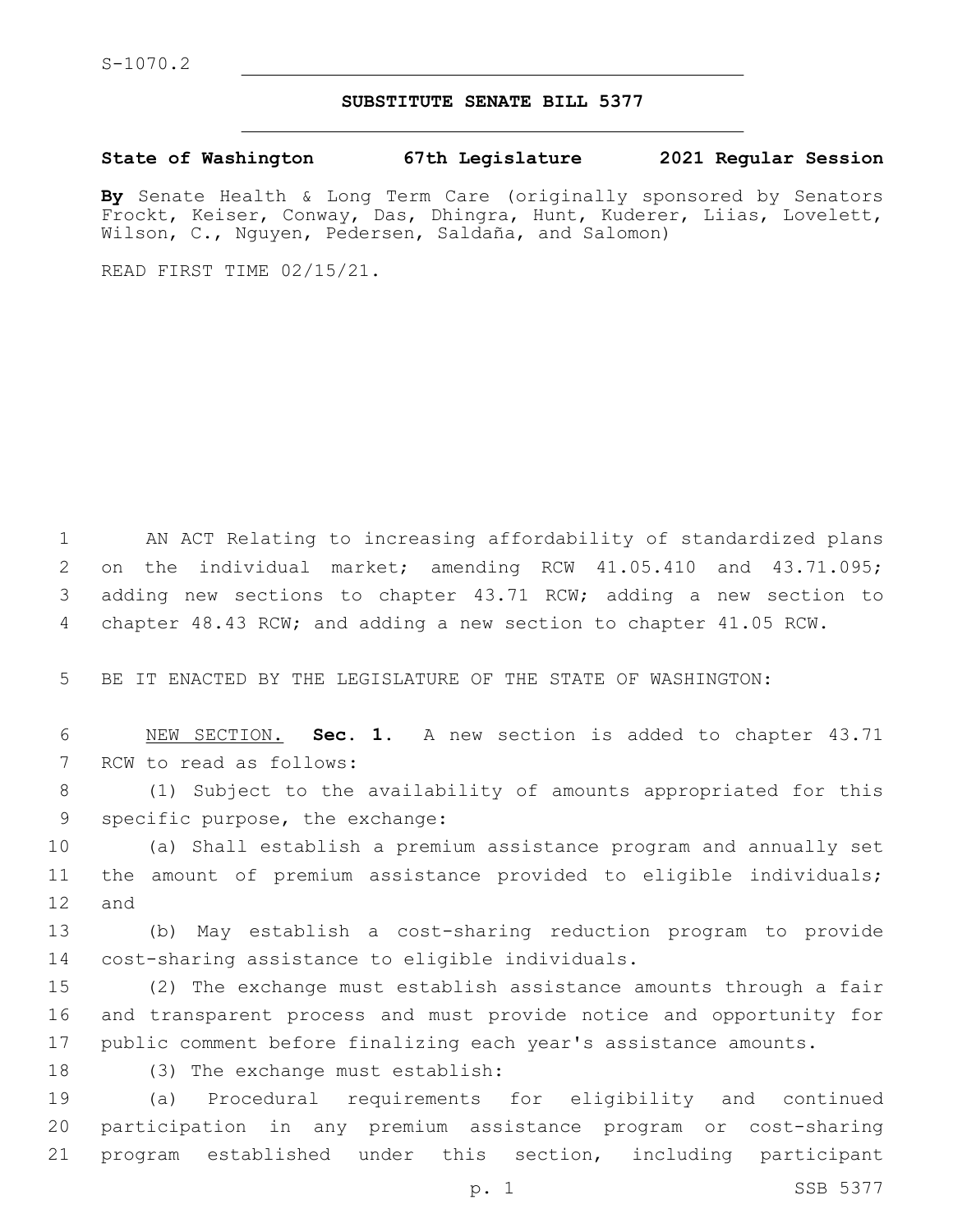1 documentation requirements that are necessary to administer the 2 program; and

3 (b) Procedural requirements for facilitating payments to carriers.4

5 (4) Subject to the availability of amounts appropriated for this 6 specific purpose, an individual is eligible for premium assistance 7 and cost-sharing reductions under this section if the individual:

(a)(i) Is a resident of the state;8

9 (ii) Has income that is up to 500 percent of the federal poverty 10 level, or a lower income threshold determined through appropriation;

11 (iii) Is enrolled in a silver or gold standard plan offered in 12 the enrollee's county of residence;

13 (iv) Applies for and accepts all advance premium tax credits for 14 which they may be eligible;

 (v) Is ineligible for minimum essential coverage through medicare, a federal or state medical assistance program administered by the authority under chapter 74.09 RCW, or for premium assistance 18 under RCW 43.71A.020; and

19 (vi) Meets other eligibility criteria as established by the 20 exchange; or

21 (b) Meets eligibility criteria as established in the omnibus 22 appropriations act.

23 (5)(a) The exchange may disqualify an individual from receiving 24 premium assistance or cost-sharing reductions under this section if 25 the individual:

26 (i) No longer meets the eligibility criteria in subsection (4) of 27 this section;

28 (ii) Fails, without good cause, to comply with any procedural or 29 documentation requirements established by the exchange in accordance 30 with subsection (3) of this section;

31 (iii) Fails, without good cause, to notify the exchange of a 32 change of address in a timely manner;

33 (iv) Voluntarily withdraws from the program; or

34 (v) Performs an act, practice, or omission that constitutes 35 fraud, and, as a result, an issuer rescinds the individual's policy 36 for the qualified health plan.

37 (b) The exchange must develop a process for an eligible 38 individual to appeal a premium assistance or cost-sharing assistance 39 eligibility determination from the exchange.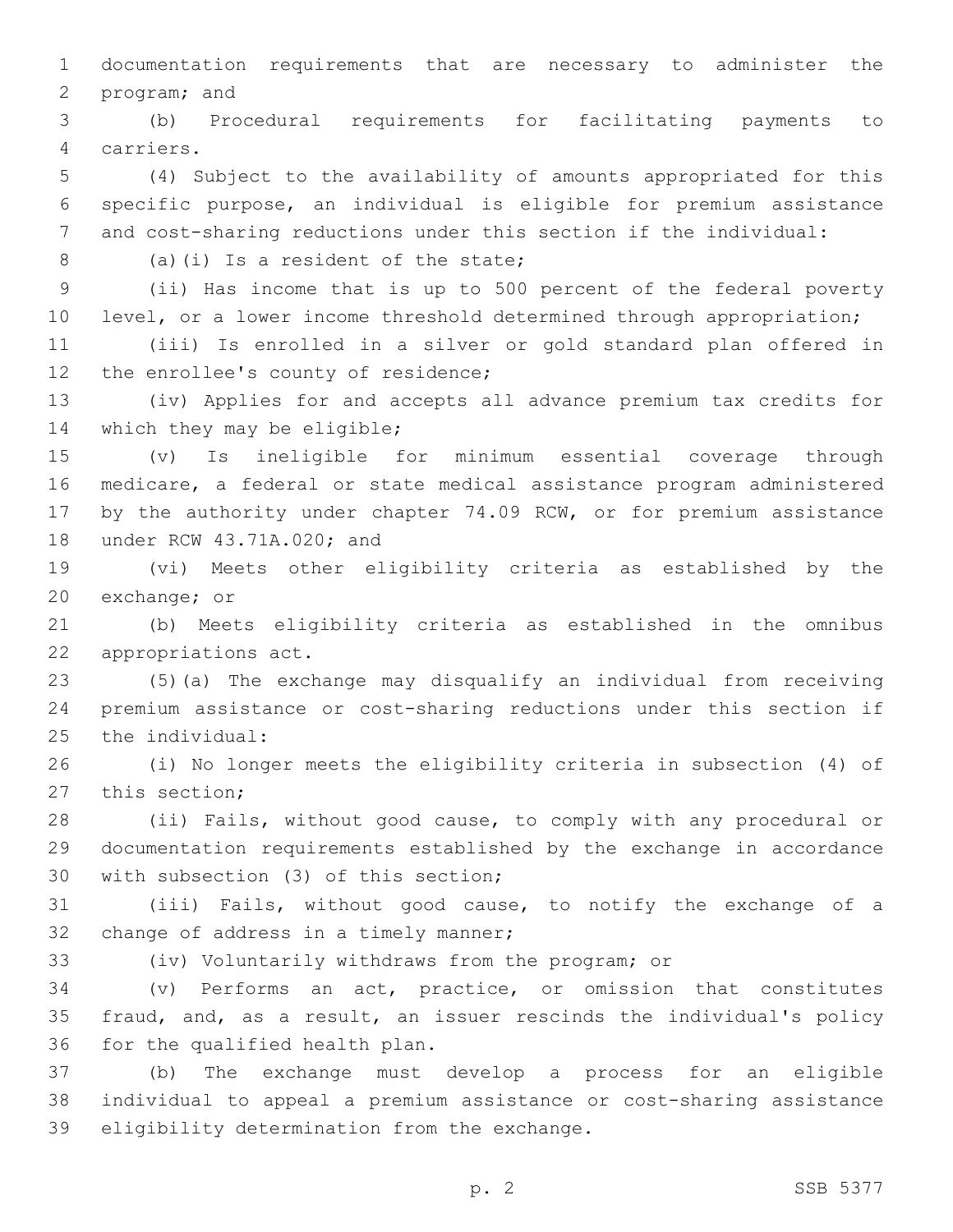(6) The definitions in this subsection apply throughout this section unless the context clearly requires otherwise.

 (a) "Advance premium tax credit" means the premium assistance amount determined in accordance with the federal patient protection and affordable care act, P.L. 111-148, as amended by the federal health care and education reconciliation act of 2010, P.L. 111-152, or federal regulations or guidance issued under the affordable care 8 act.

 (b) "Income" means the modified adjusted gross income attributed to an individual for purposes of determining his or her eligibility 11 for advance premium tax credits.

 (c) "Standard plan" means a standardized health plan under RCW 13 43.71.095.

 NEW SECTION. **Sec. 2.** A new section is added to chapter 43.71 15 RCW to read as follows:

 (1) The exchange, on behalf of the state and in consultation with 17 the authority and the office of the insurance commissioner, must explore all opportunities to apply to the secretary of health and human services under 42 U.S.C. Sec. 18052 for a waiver or other 20 available federal flexibilities to:

 (a) Receive federal funds for the implementation of the premium assistance or cost-sharing reduction programs established under 23 section 1 of this act;

(b) Increase access to qualified health plans; and

 (c) Implement or expand other exchange programs that increase affordability of or access to health insurance coverage in Washington 27 state.

 (2) If the exchange submits an application under this section, the board must notify the chairs and ranking minority members of the appropriate policy and fiscal committees of the legislature.

 (3) If the exchange submits an application under this section, pursuant to 42 U.S.C. Sec. 18052(a)(4)(B), it must meet all federal public notice and comment requirements, including public hearings, sufficient to ensure a meaningful level of public input.

 NEW SECTION. **Sec. 3.** A new section is added to chapter 43.71 36 RCW to read as follows:

 (1) The state health care affordability account is created in the state treasury. Expenditures from the account may only be used for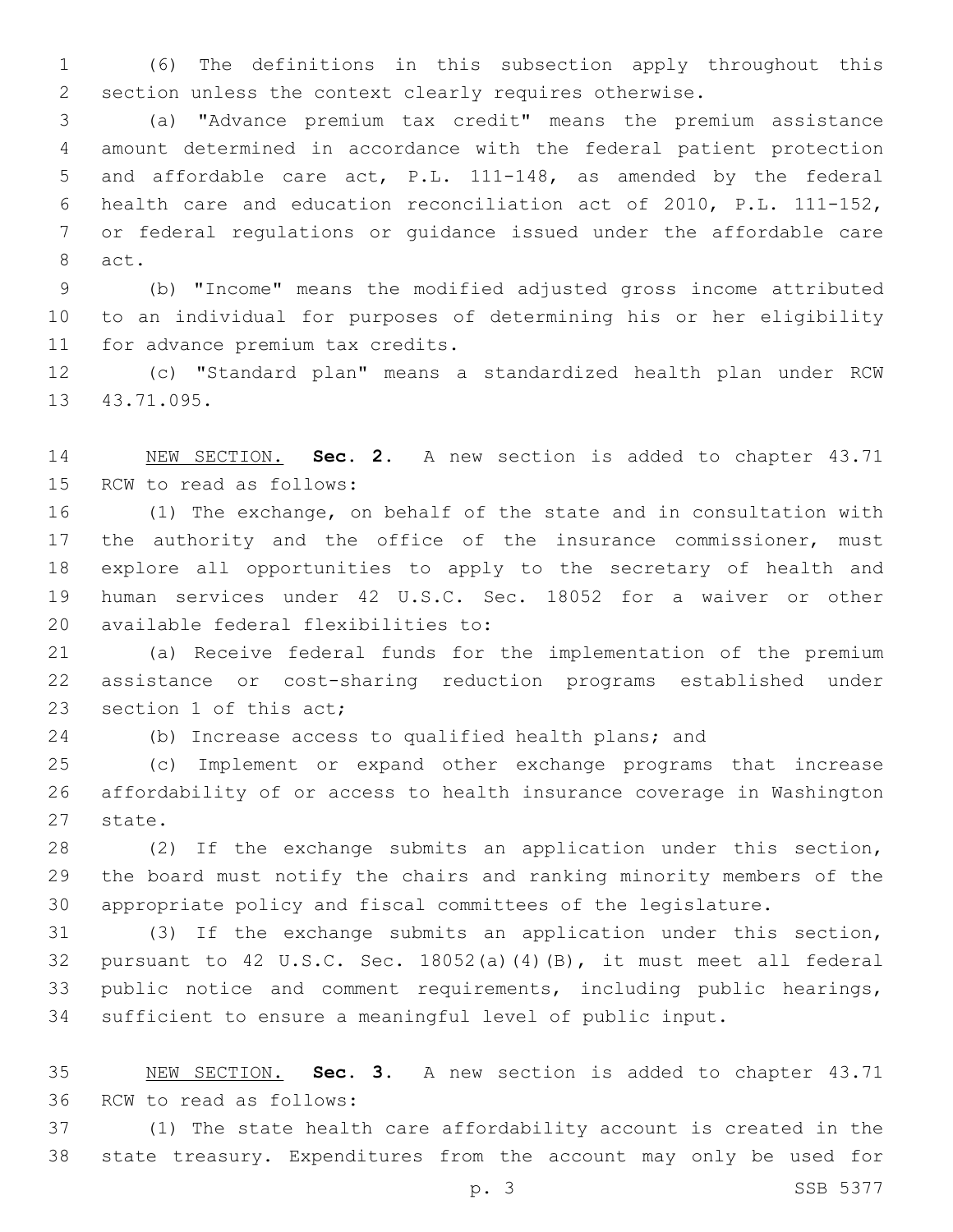premium and cost-sharing assistance programs established in section 1 2 of this act.

(2) The following funds must be deposited in the account:

 (a) Any grants, donations, or contributions of money collected for purposes of the premium assistance or cost-sharing reduction 6 programs established in section 4 of this act;

 (b) Any federal funds received by the health benefit exchange 8 pursuant to section 2 of this act; and

 (c) Any additional funding specifically appropriated to the 10 account.

 NEW SECTION. **Sec. 4.** A new section is added to chapter 48.43 12 RCW to read as follows:

 For qualified health plans offered on the exchange, a carrier shall:14

 (1) Accept payments for enrollee premiums or cost-sharing assistance under section 1 of this act or as part of a sponsorship 17 program under RCW 43.71.030(4);

 (2) Clearly communicate premium assistance amounts to enrollees 19 as part of the invoicing and payment process; and

 (3) Accept and process enrollment and payment data transferred by 21 the exchange in a timely manner.

 NEW SECTION. **Sec. 5.** A new section is added to chapter 41.05 23 RCW to read as follows:

 (1) For plan years 2022 and later, a hospital system that owns or operates at least four hospitals licensed under chapter 70.41 RCW must contract with at least one public option plan of the hospital system's choosing in each geographic rating area in which the hospital system has at least one hospital licensed under chapter 70.41 RCW to provide in-network services to the enrollees of that 30 plan.

 (2) A health carrier may not condition negotiations or participation of a hospital licensed under chapter 70.41 RCW in any health plan offered by the health carrier on the hospital's negotiations or participation in a public option plan.

 (3) The authority may adopt program rules to ensure compliance 36 with this section.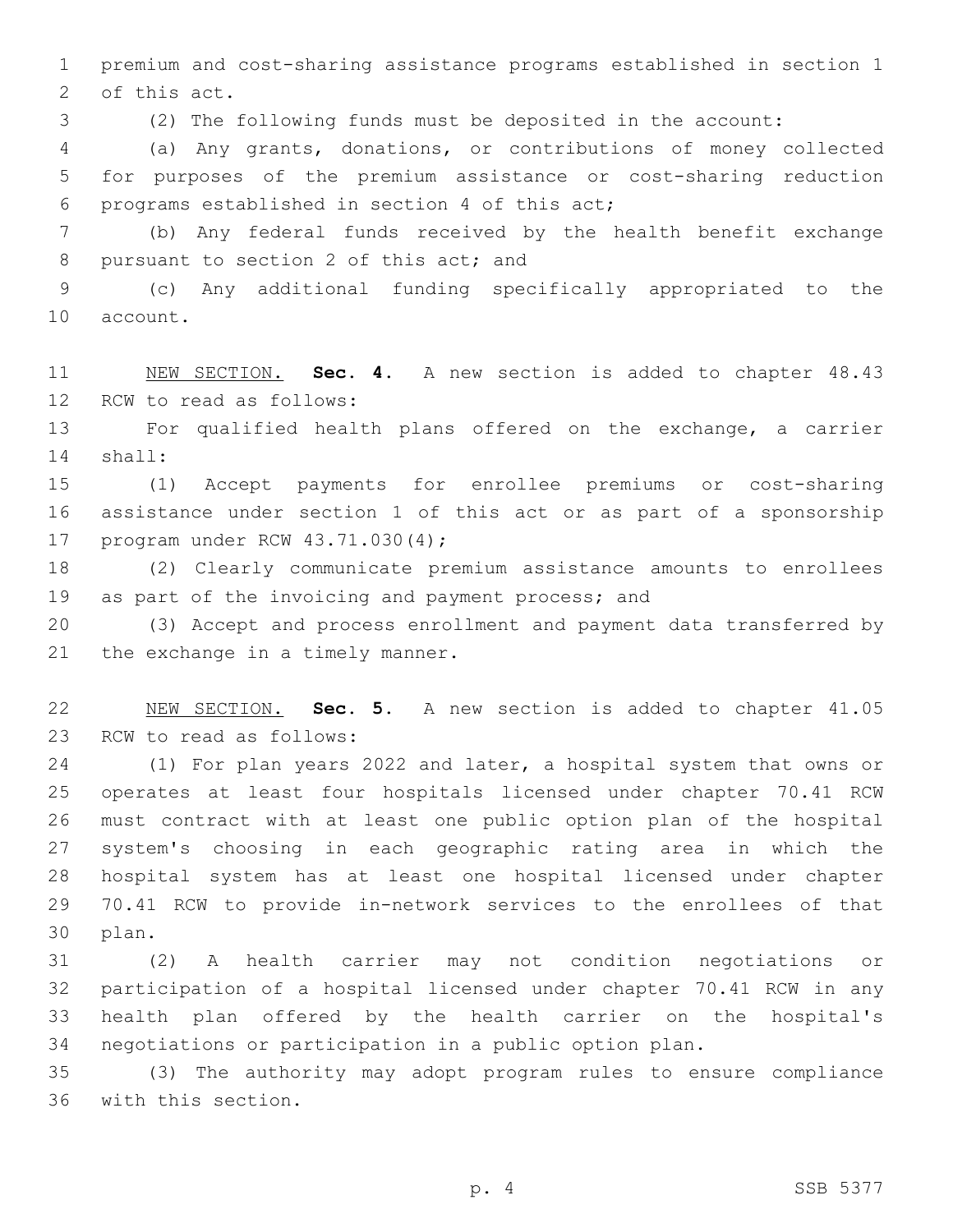(4) For the purposes of this section, "public option plan" means a qualified health plan contracted by the authority under RCW 41.05.410.3

 **Sec. 6.** RCW 41.05.410 and 2019 c 364 s 3 are each amended to 5 read as follows:

 (1) The authority, in consultation with the health benefit exchange, must contract with one or more health carriers to offer qualified health plans on the Washington health benefit exchange for plan years beginning in 2021. A health carrier contracting with the 10 authority under this section must offer at least one bronze, one silver, and one gold qualified health plan in a single county or in multiple counties. The goal of the procurement conducted under this section is to have a choice of qualified health plans under this section offered in every county in the state. The authority may not execute a contract with an apparently successful bidder under this section until after the insurance commissioner has given final approval of the health carrier's rates and forms pertaining to the health plan to be offered under this section and certification of the 19 health plan under RCW 43.71.065.

 (2) A qualified health plan offered under this section must meet 21 the following criteria:

 (a) The qualified health plan must be a standardized health plan 23 established under RCW 43.71.095;

 (b) The qualified health plan must meet all requirements for qualified health plan certification under RCW 43.71.065 including, but not limited to, requirements relating to rate review and network adequacy;

 (c) The qualified health plan must incorporate recommendations of the Robert Bree collaborative and the health technology assessment 30 program;

 (d) The qualified health plan may use an integrated delivery system or a managed care model that includes care coordination or 33 care management to enrollees as appropriate;

 (e) The qualified health plan must meet additional participation requirements to reduce barriers to maintaining and improving health and align to state agency value-based purchasing. These requirements may include, but are not limited to, standards for population health 38 management; high-value, proven care; health equity; primary care; care coordination and chronic disease management; wellness and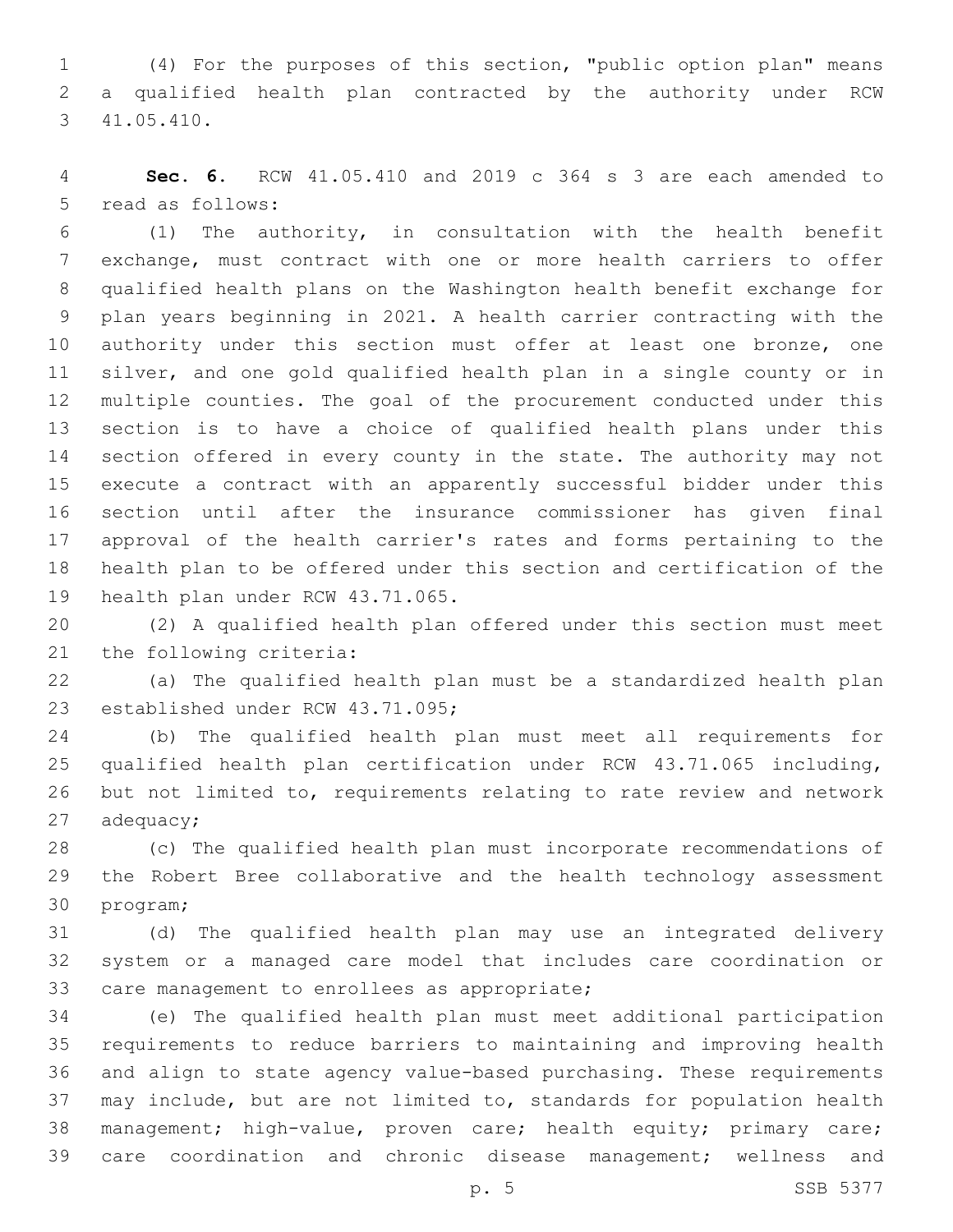prevention; prevention of wasteful and harmful care; and patient 2 engagement;

 (f) To reduce administrative burden and increase transparency, the qualified health plan's utilization review processes must:

 (i) Be focused on care that has high variation, high cost, or low 6 evidence of clinical effectiveness; and

(ii) Meet national accreditation standards;7

8 (g)( $(\frac{1}{i})$ ) The total amount the qualified health plan reimburses providers and facilities for all covered benefits in the statewide aggregate, excluding pharmacy benefits, may not exceed one hundred sixty percent of the total amount medicare would have reimbursed providers and facilities for the same or similar services in the 13 statewide aggregate;

14 (((ii) Beginning in calendar year 2023, if the authority determines that selective contracting will result in actuarially sound premium rates that are no greater than the qualified health plan's previous plan year rates adjusted for inflation using the 18 consumer price index, the director may, in consultation with the 19 health benefit exchange, waive (g)(i) of this subsection as a 20 requirement of the contracting process under this section;))

 (h) For services provided by rural hospitals certified by the centers for medicare and medicaid services as critical access hospitals or sole community hospitals, the rates may not be less than one hundred one percent of allowable costs as defined by the United States centers for medicare and medicaid services for purposes of 26 medicare cost reporting;

 (i) Reimbursement for primary care services, as defined by the authority, provided by a physician with a primary specialty designation of family medicine, general internal medicine, or pediatric medicine, may not be less than one hundred thirty-five percent of the amount that would have been reimbursed under the medicare program for the same or similar services; and

 (j) The qualified health plan must comply with any requirements established by the authority to address amounts expended on pharmacy benefits including, but not limited to, increasing generic utilization and use of evidence-based formularies.

 (3)(a) At the request of the authority or the health benefit 38 exchange for monitoring, enforcement, or program and quality improvement activities, a qualified health plan offered under this section must provide cost and quality of care information and data to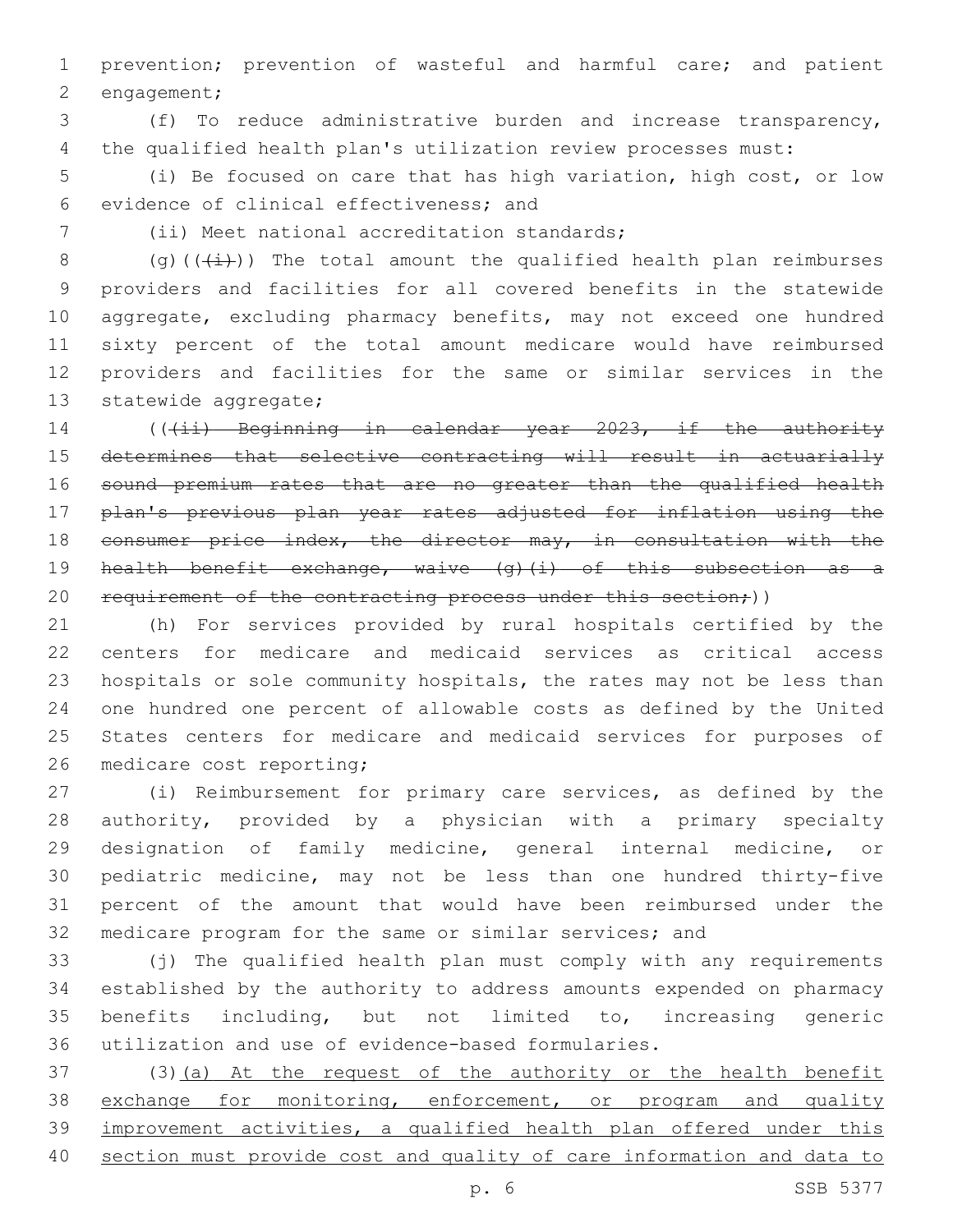1 the authority and the exchange, and may not enter into an agreement with a provider or third party that would restrict the qualified health plan from providing this information or data.

 (b) Pursuant to RCW 42.56.650, any cost or quality information or data submitted to the authority or the exchange is exempt from public disclosure.

 (4) Nothing in this section prohibits a health carrier offering qualified health plans under this section from offering other health 9 plans in the individual market.

 **Sec. 7.** RCW 43.71.095 and 2019 c 364 s 1 are each amended to read as follows:11

 (1) The exchange, in consultation with the commissioner, the 13 authority, an independent actuary, and other stakeholders, must establish up to three standardized health plans for each of the 15 bronze, silver, and gold levels.

 (a) The standardized health plans must be designed to reduce deductibles, make more services available before the deductible, provide predictable cost sharing, maximize subsidies, limit adverse premium impacts, reduce barriers to maintaining and improving health, and encourage choice based on value, while limiting increases in 21 health plan premium rates.

 (b) The exchange may update the standardized health plans 23 annually.

 (c) The exchange must provide a notice and public comment period before finalizing each year's standardized health plans.

 (d) The exchange must provide written notice of the standardized health plans to licensed health carriers by January 31st before the year in which the health plans are to be offered on the exchange. The exchange may make modifications to the standardized plans after January 31st to comply with changes to state or federal law or 31 regulations.

 (2)(a) Beginning January 1, 2021, any health carrier offering a 33 qualified health plan on the exchange must offer ((one)) the silver 34 ((standardized health plan)) and ((one)) gold standardized health 35 plans established under this section on the exchange in each county where the carrier offers a qualified health plan. If a health carrier 37 offers a bronze health plan on the exchange, it must offer ((one)) 38 the bronze standardized health plans established under this section